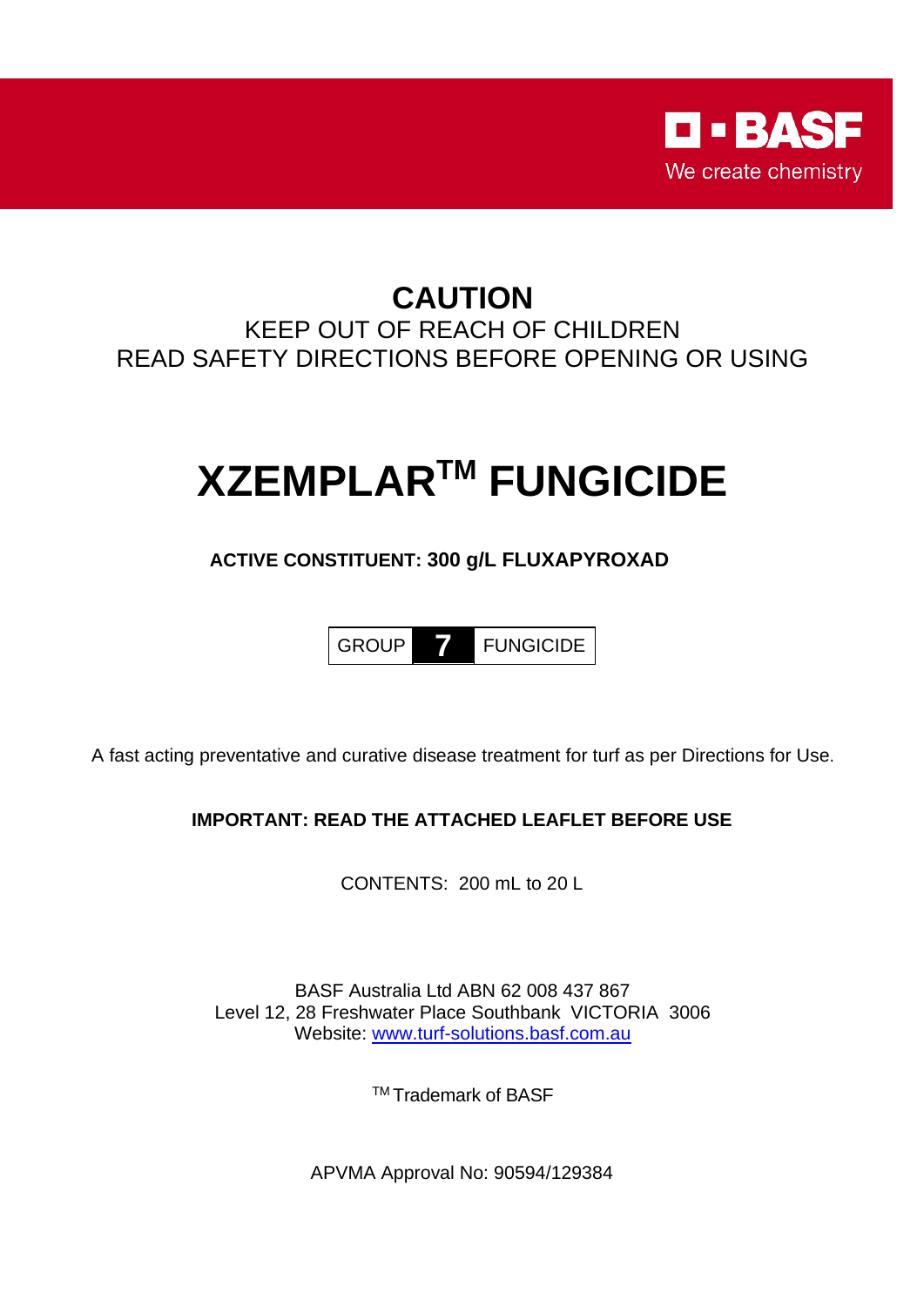### **DIRECTIONS FOR USE**

### **RESTRAINTS**

DO NOT apply by aircraft.

DO NOT apply by a vertical sprayer (airblast).

DO NOT apply to water-logged soil.

DO NOT apply if heavy rains or storms are forecasted for at least 3 days.

DO NOT irrigate to the point of runoff for at least 3 days after application.

DO NOT apply more than a total of 3.2 L of Xzemplar/ha./year.

DO NOT apply more than 2 sequential application of Xzemplar, then alternate to another effective non-group 7 fungicide before reapplying Xzemplar.

DO NOT use this product through any type of irrigation system.

### **SPRAY DRIFT RESTRAINTS**

Specific definitions for terms used in this section of the label can be found at apvma.gov.au/spraydrift.

DO NOT allow bystanders to come into contact with the spray cloud.

DO NOT apply in a manner that may cause an unacceptable impact to native vegetation, agricultural crops, landscaped gardens and aquaculture production, or cause contamination of plant or livestock commodities, outside the application site from spray drift. The buffer zones in the buffer zone table below provide guidance but may not be sufficient in all situations. Wherever possible, correctly use application equipment designed to reduce spray drift and apply when the wind direction is away from these sensitive areas.

DO NOT apply unless the wind speed is between 3 and 20 kilometres per hour at the application site during the time of application.

DO NOT apply if there are surface temperature inversion conditions present at the application site during the time of application. These conditions exist most evenings one to two hours before sunset and persist until one to two hours after sunrise.

DO NOT apply by a boom sprayer unless the following requirements are met:

- Spray droplets are not smaller than a MEDIUM spray droplet size category.
- Minimum distances between the application site and downwind sensitive areas are observed (see following table titled "Buffer Zones for Boom Sprayer").

| <b>Application rate</b>            | <b>Boom</b><br>the<br> above | height Bystander<br>target areas | <b>Natural</b><br>aquatic | Pollinator<br>areas | Vegetation<br>areas | Livestock<br>areas |  |  |  |
|------------------------------------|------------------------------|----------------------------------|---------------------------|---------------------|---------------------|--------------------|--|--|--|
|                                    | canopy                       |                                  | areas                     |                     |                     |                    |  |  |  |
| Up to maximum label 0.5 m or lower |                              | 0 metres                         | 0 metres                  | 0 metres            | 0 metres            | 0 metres           |  |  |  |
| rate (800 mL/ha.)                  | .0 m or lower                | 0 metres                         | 10 metres                 | ) metres            | 0 metres            | 0 metres           |  |  |  |

### **Buffer Zones for Boom Sprayers**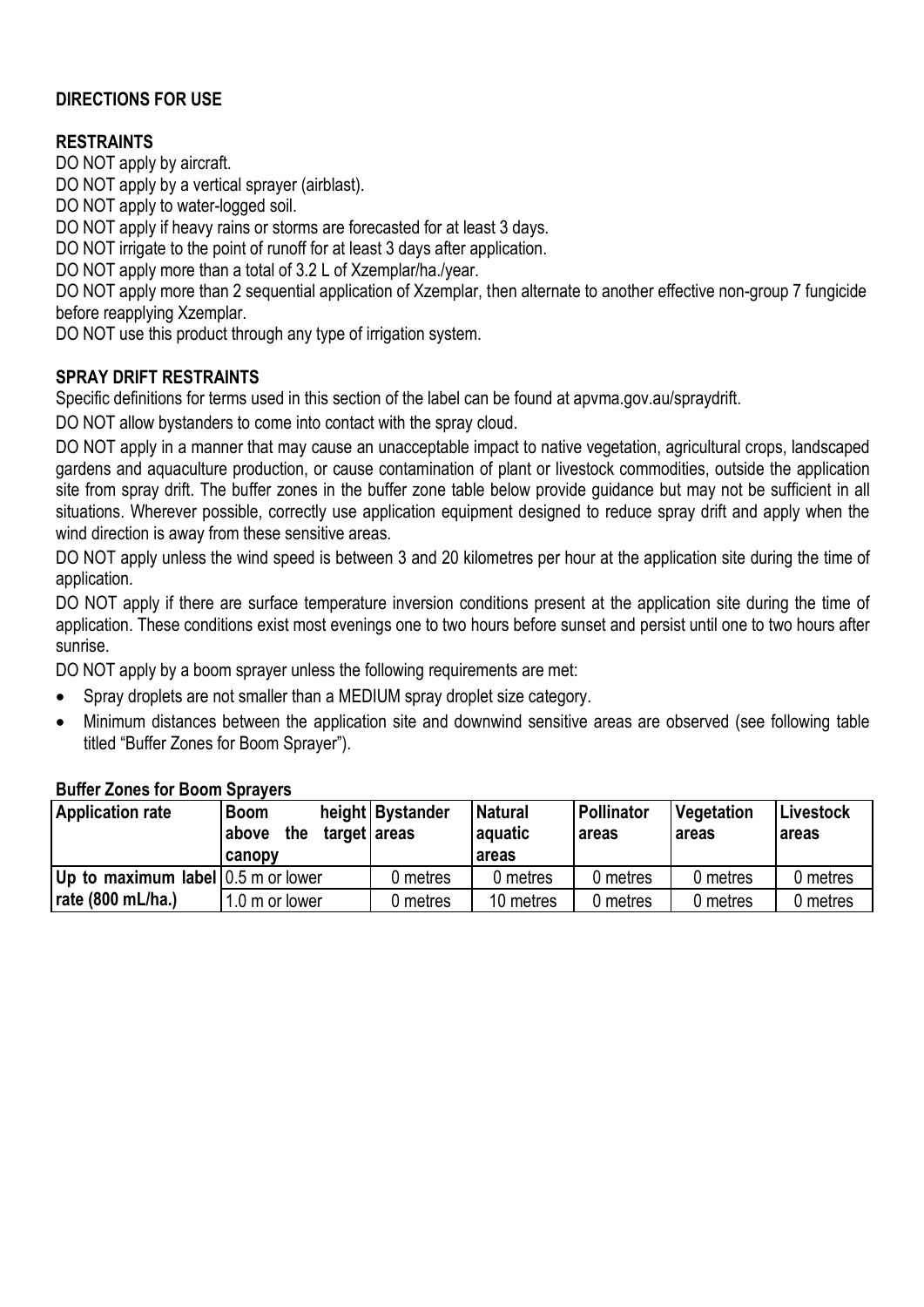| <b>SITUATION</b> | <b>DISEASE</b>                                                                                                                             | <b>RATE</b>   | <b>WATER</b><br><b>VOLUME</b>                   | <b>APPLICATION</b><br><b>INTERVALS</b><br>(days) | <b>CRITICAL COMMENTS</b>                                                                                                                                                                                      |
|------------------|--------------------------------------------------------------------------------------------------------------------------------------------|---------------|-------------------------------------------------|--------------------------------------------------|---------------------------------------------------------------------------------------------------------------------------------------------------------------------------------------------------------------|
| Turf             | Brown Patch or<br>Large Patch<br>(Rhizoctonia spp)                                                                                         | 0.65-0.8 L/ha | Preventative<br>Treatments:<br>400-1600<br>L/ha | $14 - 21$                                        | Preventative Treatments: Begin application<br>when conditions are favourable for fungal<br>infection, prior to disease symptom<br>development.                                                                |
|                  |                                                                                                                                            |               | Curative<br>Treatments:<br>600-2000 L/ha        |                                                  | Curative Treatments: Use shorter<br>application intervals and higher rate when<br>disease conditions exist.                                                                                                   |
|                  | Dollar spot<br>(Sclerotinia<br>homeocarpa)                                                                                                 | 0.65-0.8 L/ha |                                                 | $14 - 28$                                        | Apply prior to fungal infection or in early<br>stages of disease development. Use<br>shorter application intervals and higher rate<br>when prolonged disease is established                                   |
|                  | Fairy ring<br>(Basidiomycete<br>fungi)                                                                                                     | $0.8$ L/ha    |                                                 | $14 - 28$                                        | Apply prior to fungal infection or in early<br>stages of disease development. Use<br>shorter application intervals and higher rate<br>when prolonged disease is established.                                  |
|                  |                                                                                                                                            |               |                                                 |                                                  | Best results are achieved when<br>applications are made in higher water rates<br>(1000L/ha or higher). Immediate irrigation<br>post application may also assist.                                              |
|                  | Helminthosporium<br>Complex<br>(Drechslera spp,<br>Bipolaris spp,<br>Exserohilum spp)                                                      | $0.8$ L/ha    |                                                 | $14 - 28$                                        | Apply prior to fungal infection or in early<br>stages of disease development. Use<br>shorter application intervals and higher rate<br>when prolonged disease is established.                                  |
|                  | Leaf and sheath<br>spot (Waitea<br>circinata var. zeae or<br>W. circinata var.<br>oryzae) also known<br>as Rhizoctonia zeae<br>or R oryzae | $0.8$ L/ha    |                                                 | $14 - 28$                                        | Apply when conditions are favourable for<br>fungal infection, prior to disease symptom<br>development. Best results are achieved<br>when applications are made in higher water<br>rates (1000L/ha or higher). |

### **NOT TO BE USED FOR ANY PURPOSE, OR IN ANY MANNER, CONTRARY TO THIS LABEL UNLESS AUTHORISED UNDER APPROPRIATE LEGISLATION**

### **WITHHOLDING PERIODS**

DO NOT graze treated turf or lawn; or feed turf of lawn clippings from any treated area to poultry or livestock.

### **GENERAL INSTRUCTIONS**

XZEMPLAR FUNGICIDE has been tested across a range of turf grass species and has been demonstrated not to cause injury. However, due to the variability in turf grass species, tank mixes and application techniques, it is recommended that a small test area (under similar conditions to the broader area) be treated first and effects monitored for 14 days.

### **APPLICATION**

Good disease control requires even coverage. Application should be made using sufficient water to ensure even coverage. Lower water rates can be used for foliar diseases. For soil and root based disease control, higher water rates are recommended.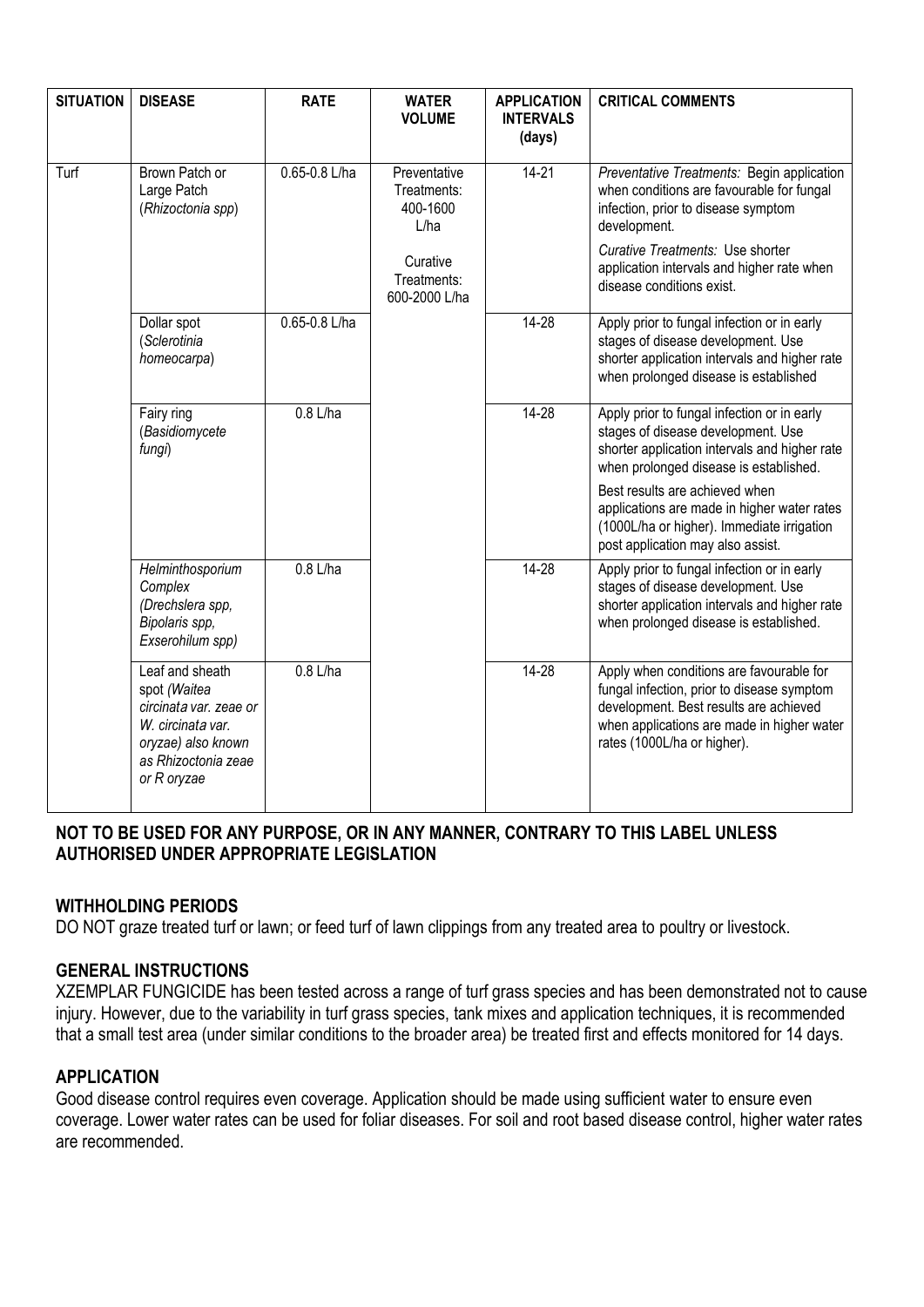# **RESISTANCE WARNING**

## **GROUP 7 FUNGICIDE**

XZEMPLAR FUNGICIDE is a member of the succinate dehydrogenase inhibitor group of fungicides. For fungicide resistance management, the product is a Group 7 fungicide. Some naturally occurring individual fungi resistant to XZEMPLAR and other Group 7 fungicides may exist through normal genetic variability in any fungal population. The resistant fungi may not be controlled by XZEMPLAR and other Group 7 fungicides thus resulting in a reduction in efficacy and possible yield loss. These resistant fungi will not be controlled by XZEMPLAR or other Group 7 fungicides. Since the occurrence of resistant fungi is difficult to detect prior to use, BASF Australia Ltd accepts no liability for any losses that may result from the failure of this product to control resistant fungi.

### **PRECAUTION**

### **Re-entry Period**

Workers: DO NOT enter treated areas until the spray has dried. If prior entry is necessary, wear cotton overalls buttoned to the neck and wrist (or equivalent clothing) and chemical resistant gloves. Clothing must be laundered after each day's use.

Public: DO NOT allow entry into treated areas until sprayed has dried.

### **PROTECTION OF WILDLIFE, FISH, CRUSTACEANS AND ENVIRONMENT**

Toxic to aquatic life. DO NOT contaminate wetlands or watercourses with this product or used containers.

### **STORAGE AND DISPOSAL**

Store in the closed, original container in a dry, cool, well-ventilated area out of direct sunlight. Triple-rinse containers before disposal. Add rinsings to spray tank. Do not dispose of undiluted chemicals on site. If recycling, replace cap and return clean containers to recycler or designated collection point. If recycling, replace cap and return clean containers to recycler or designated collection point. If not recycling, break, crush or puncture and deliver empty packaging to an approved waste management facility. If an approved waste management facility is not available, bury the empty packaging 500 mm below the surface in a disposal pit specifically marked and set up for this purpose, clear of waterways, desirable vegetation and tree roots, in compliance with relevant local, state or territory government regulations. Do not burn empty containers or product.

### **SAFETY DIRECTIONS**

May irritate eyes and skin. Avoid contact with eyes and skin. When preparing and using spray, wear cotton overalls buttoned to the neck and wrist (or equivalent clothing) and elbow length chemical resistant gloves. Wash hands after use. After each day's use, wash gloves and contaminated clothing.

### **FIRST AID**

If poisoning occurs, contact a doctor or Poisons Information Centre. Telephone 13 11 26 Australia-wide. If in eyes, hold eyes open, flood with water for at least 15 minutes and see a doctor.

### **SAFETY DATA SHEET**

Additional information is listed in the Safety Data Sheet.

### **CONDITIONS OF SALE**

All conditions and warranties rights and remedies implied by law or arising in contract or tort whether due to the negligence of BASF Australia Ltd ABN 62008437867 or otherwise are hereby expressly excluded so far as the same may legally be done provided however that any rights of the Buyer pursuant to non- excludable conditions or warranties of the Competition and Consumer Act 2010 or any relevant legislation of any State are expressly preserved but the liability of BASF Australia Ltd or any intermediate Seller pursuant thereto shall be limited if so permitted by the said legislation to the replacement of the goods sold or the supply of equivalent goods and all liability for indirect or consequential loss or damage of whatsoever nature is expressly excluded. This product must be used or applied strictly in accordance with the instructions appearing hereon. This product is solely sold for use in Australia and must not be exported without the prior written consent of BASF Australia Ltd.